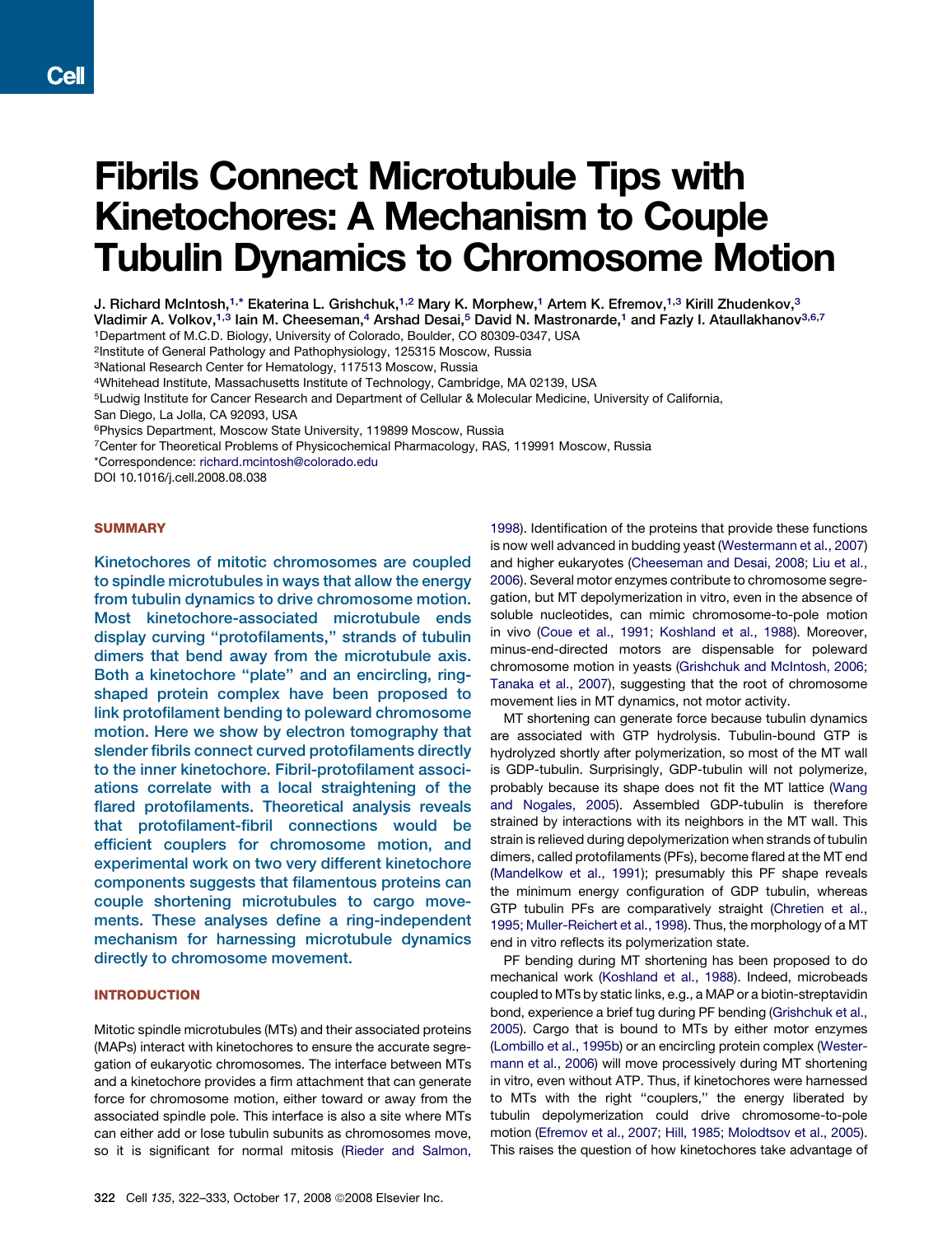<span id="page-1-0"></span>

the depolymerization machinery to facilitate chromosome segregation.

Kinetochore structure has been studied for years, but most kinetochores are so small that informative early work has been done either by immuno light microscopy or electron microscopy. Recent light microscopy has localized tagged kinetochore components along the spindle axis with almost nanometer precision [\(Joglekar et al., 2008; Schittenhelm et al., 2007\)](#page-10-0), but electron microscopy has defined the image of kinetochores that most scientists consider. With this method, vertebrate chromosomes show kinetochore-associated MTs (KMTs) penetrating a darkly staining ''outer plate'' [\(Rieder and Salmon, 1998\)](#page-10-0), which has commonly been interpreted as the principal MT-chromosome connection. Electron tomography of well-preserved kinetochores in PtK<sub>1</sub> cells has refined this description as a meshwork of fibers that connect adjacent KMTs to one another and to nearby chromatin ([Dong et al., 2007\)](#page-10-0). PFs at the ends of many KMTs flare as they penetrate this plate and approach the chromatin ([VandenBeldt et al., 2006\)](#page-11-0). The fraction of KMTs with flared ends appears greater during anaphase than metaphase, perhaps a reflection of increased MT depolymerization in anaphase. However,  $\sim$ 70% of metaphase KMTs have flared ends, which poses an enigma: why do so many KMTs appear to be

#### Figure 1. Microtubules from Mitotic PtK<sub>1</sub> Cells

(A) Average of 15 consecutive tomographic slices total thickness  $\sim$ 30 nm, analogous to a conventional thin section. Chromosome (C) and kinetochore (K) show characteristic staining. MTs were identified as KMTs when they ended in a cluster near a chromosome. Bar  $= 0.1$  um.

(B) KMTs from the same cell but seen in a  ${\sim}2$  nm slice cut parallel to their axes with the ''Slicer'' feature of IMOD. Arrow identifies a bending PF; arrowhead indicates a fibril that runs from a PF to the chromatin. Bar =  $0.05 \text{ nm}$ .

(C) Multiple image planes that contain the MT axis but are oriented at the angles stated relative to the plane of section; PFs in each view differ in length and extent of flare. Bar =  $0.05 \mu m$ .

(D) Stereo pair of a 3D model of all the PFs traced on the MT shown in Figure 1C. Use wall-eyed viewing.

(E) Gallery of different KMT ends from the same cell. PF flare is variable; fibrillar material is associated with some PFs (arrows). Bar =  $0.05 \mu m$ .

(F) Gallery of non-KMT ends from the polar region of a metaphase spindle; no chromosomes are near. Some MT ends are flared, others not; fibrils are not seen. Bar  $= 0.05$  um.

depolymerizing when their lengths are, on average, constant? Is KMT PF flare a simple reflection of dynamic state, as in vitro, or do other factors affect PF curvature in vivo?

To address these questions and to develop a more complete picture of the kinetochore-MT interface, we have used

electron tomography to study the three-dimensional (3D) structure of individual PFs at the plus ends of MTs from mitotic  $PtK<sub>1</sub>$ cells, obtaining quantitative information about the curvature of PFs from several kinds of MTs. Approximately half of the PFs at KMT plus ends curve differently from those on either polymerizing or depolymerizing MTs in vitro. Our data suggest that these shapes do not result simply from MT dynamics but from associations between PFs and kinetochore-associated fibrils. These fibrils appear to impede PF bending, suggesting a mechanism for converting the energy of MT depolymerization into chromosome movement. This hypothesis is supported by a theoretical analysis of the effects of force on PF curvature and by observations that implicate two fibrillar, kinetochore-associated proteins as couplers between cargo and MT depolymerization in vitro.

# RESULTS

# Electron Tomography Provides Sufficient Resolution to Characterize PF Shape at MT Ends

The structure of a kinetochore and its relationship to spindle MTs can be visualized in electron tomograms (Figure 1A), which permit clear distinctions between KMTs and other MTs that do not associate with kinetochores (non-KMTs). Most PFs at the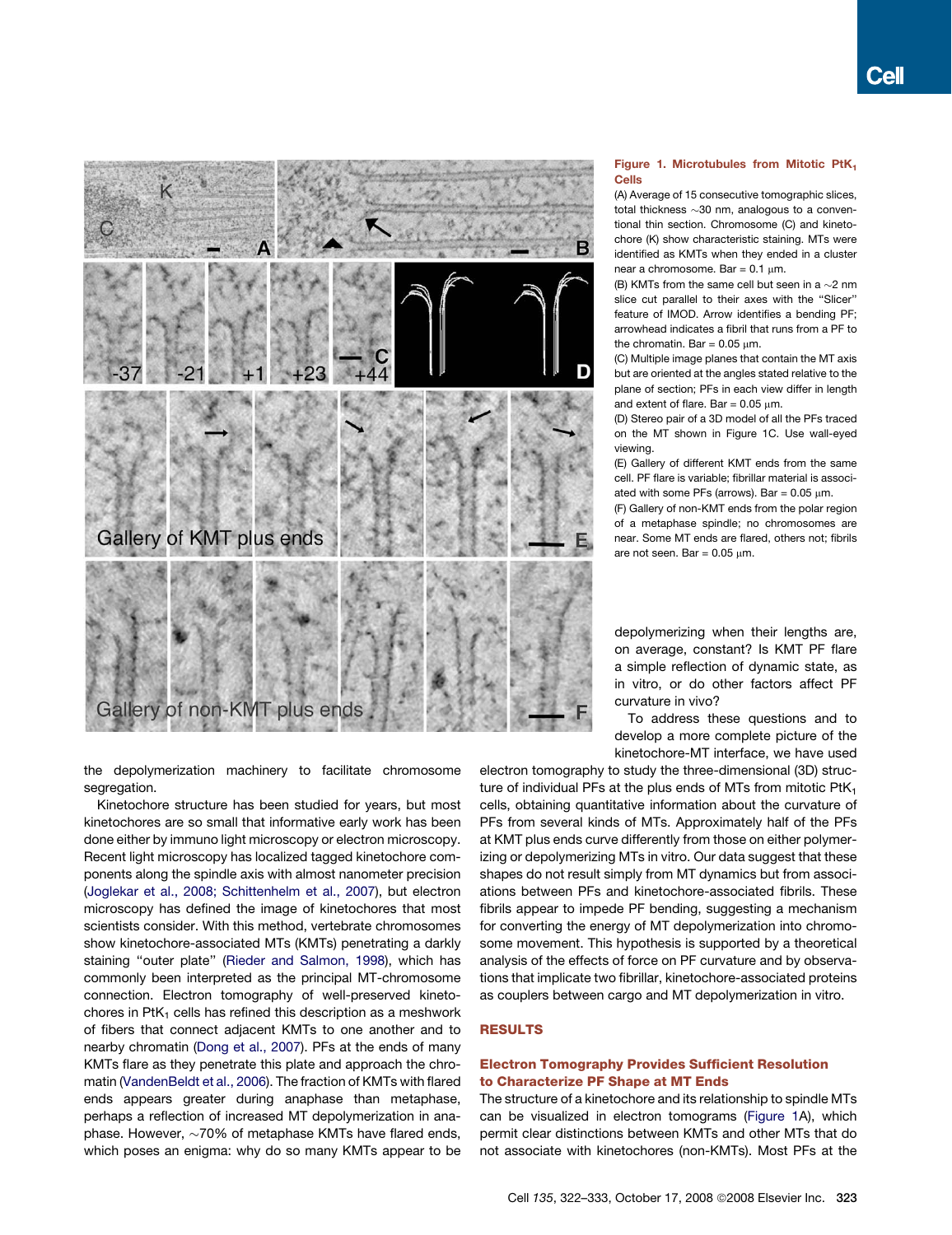<span id="page-2-0"></span>

#### Figure 2. Quantitative Analysis of Average PF Shape

(A) Diagram of a traced PF and the ways the *howflared* program identified its length, final angle, and average curvature.

(B) Average properties of PFs from non-KMTs, KMTs at several mitotic stages, and MTs in vitro.  $N =$  number of PFs for each MT class.  $N/A =$  not applicable. Error bars here and on all graphs are standard errors of the means (SEMs).

(C) Histogram of average PF curvature for non-KMTs (red) and pooled samples of P- and D-MTs in vitro (dark red).  $N =$  number of PFs in each class.

plus ends of KMTs show ''flare,'' i.e., they bend away from the MT axis ([O'Toole et al., 1999, 2003; VandenBeldt et al., 2006;](#page-10-0) [Figure 1B](#page-1-0) and [Movie S1](#page-9-0) available online). We have examined 4–8 PFs at the end of each MT within the  $\sim$ 1  $\mu$ m $^3$  of cellular volume reconstructed in each of 23 tomograms (2325 spindle PFs in total). [Figures 1C](#page-1-0) and 1D portray a single prometaphase KMT plus end in tomographic slices cut at different orientations through its axis; the flares of its PFs are evident. Additional examples of KMTs from cells in prometaphase [\(Figure 1E](#page-1-0) and [Movie S2\)](#page-9-0), metaphase, and anaphase [\(Figure S1](#page-9-0) and [Movies S3 and S4\)](#page-9-0) demonstrate that PF flare is extensive throughout mitosis.

# The Plus Ends of KMTs Are Initially Like Those of Non-KMTs, but during Mitosis Their PFs Become Longer and Less Curved

To ask whether MT ends showed systematic variations in shape we have compared tomograms of different places in spindles and times in mitosis. The plus ends of non-KMTs displayed a mixture of flared and straight PFs ([Figure 1](#page-1-0)F). To compare these MTs with KMTs, we determined the length of the flare on each PF, the orientation of its final segment, and its average curvature (Figure 2A). With any of these measures, PF flare on a single MT was variegated [\(Table 1](#page-3-0)): all KMTs contained some PFs that were widely flared, and most included others that were rather straight. The variability among the PFs from all the MTs of a single kinetochore was similar to that of PFs from a single MT ([Table 1](#page-3-0)). Variation in PF flare is not likely to be an artifact of our sample preparation techniques ([Supplemental Text](#page-9-0)), but it was sufficiently great that large numbers of PFs were required to identify statistically significant differences between MTs from different biological contexts ([Supplemental Text](#page-9-0) and [Tables S1–S3](#page-9-0) and [S7\)](#page-9-0). Thus, we have compared PFs by using the mean values for all the PFs in one category. With this approach, mean PF structure from KMT plus ends in early mitosis was similar to that of non-KMTs, but as mitosis proceeded, KMT PFs became longer, and their average curvatures decreased (Figure 2B).

# Many PFs on Spindle MTs Are Different from Those on MTs Formed In Vitro

Changes in mean flare during mitotic progression suggested that PFs might play a direct role in chromosome segregation, so we compared PF flares in vivo with those of MTs with known dynamic state, using images of MTs that had been grown from pure tubulin in vitro and described in the literature. Most PFs on polymerizing MTs (P-MTs) do not project beyond their neighbors and do not flare, so these MT ends are commonly blunt [\(Mandelkow et al., 1991](#page-10-0)). A few growing PFs are longer than their neighbors, extending by highly variable amounts that depend on conditions ([Chretien et al., 1995; Muller-Reichert et al., 1998](#page-10-0)). The mean  $(\pm$  standard deviation [SD]) of their average curvatures was, however, reasonably consistent:  $3.6 \pm 4.2^{\circ}/$ dimer. PFs on ''D-MTs,'' i.e., those depolymerized by either subunit dilution or a drop in temperature [\(Chretien et al., 1995; Mandelkow](#page-10-0) [et al., 1991\)](#page-10-0), showed a mean curvature of  $22 \pm 7^{\circ}/$ dimer and a mean length of  $36 \pm 16$  nm (Figure 2B).

Previous studies of KMT ends in vivo have described PFs as similar to those in vitro ([VandenBeldt et al., 2006\)](#page-11-0), but our quantitative methods have found differences. Whereas PF lengths in prometaphase and metaphase were similar to those of D-MTs, their mean average curvatures fell between those of P- and D-MTs in vitro (Figure 2B). This might, of course, be because in vivo populations are mixtures of growing and shrinking MTs. However, a histogram of average PF curvatures for pooled P- and D-MTs in vitro showed two peaks, while comparable data from non-KMTs in vivo showed only one broad distribution (Figure 2C). Thus, the structure of MT ends in mitotic cells differs from that seen in vitro.

# PF Fine Structure as an Indicator of MT Dynamics

Since the unique features of mitotic MT end structure might reflect function in chromosome segregation, we worked to understand the details of PF flare, not just its average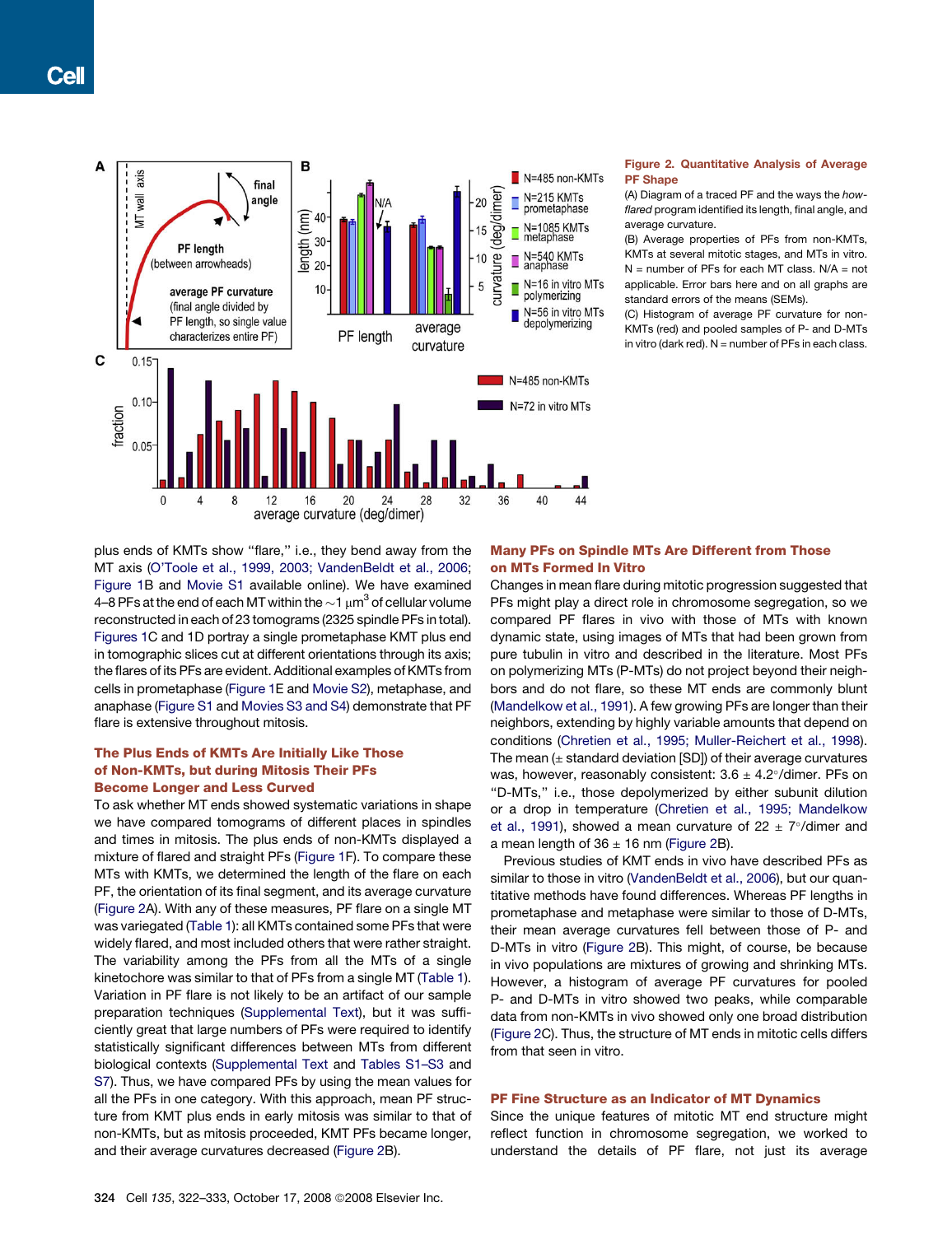<span id="page-3-0"></span>

| <b>Table 1. Typical Average PF Structures</b> |                |    |                                                            |                           |  |  |  |
|-----------------------------------------------|----------------|----|------------------------------------------------------------|---------------------------|--|--|--|
| MT#                                           | PF#            |    | Length (nm) Final Ang (deg)                                | Avg. Curv.<br>(deg/dimer) |  |  |  |
| for Each PF                                   |                |    | Eight PFs from One Prometaphase KMT Numbers Are Parameters |                           |  |  |  |
| 1                                             | 1              | 48 | 114                                                        | 20                        |  |  |  |
|                                               | 2              | 34 | 125                                                        | 29                        |  |  |  |
|                                               | 3              | 35 | 64                                                         | 15                        |  |  |  |
|                                               | $\overline{4}$ | 61 | 159                                                        | 21                        |  |  |  |
|                                               | 5              | 13 | 35                                                         | 21                        |  |  |  |
|                                               | 6              | 21 | 38                                                         | 14                        |  |  |  |
|                                               | $\overline{7}$ | 97 | 178                                                        | 15                        |  |  |  |
|                                               | $\mathsf{B}$   | 23 | 76                                                         | 26                        |  |  |  |
| Mean                                          |                | 41 | 98                                                         | 20                        |  |  |  |
| SD                                            |                | 27 | 53                                                         | 5.5                       |  |  |  |

63 PFs from 9 prometaphase KMTs. Numbers are means for all PFs from each MT.

| $\overline{1}$           | $1 - 8$ | 41 | 98  | 20   |  |
|--------------------------|---------|----|-----|------|--|
| $\overline{2}$           | $1 - 6$ | 36 | 77  | 35   |  |
| 3                        | $1 - 8$ | 35 | 83  | 21   |  |
| $\overline{\mathcal{A}}$ | $1 - 8$ | 35 | 82  | 19   |  |
| 5                        | $1 - 6$ | 44 | 104 | 19   |  |
| 6                        | $1 - 7$ | 36 | 100 | 22   |  |
| $\overline{7}$           | $1 - 8$ | 33 | 84  | 21   |  |
| 8                        | $1 - 6$ | 33 | 75  | 20   |  |
| 9                        | $1 - 6$ | 33 | 64  | 17   |  |
| Means for all PFs 36     |         |    | 85  | 21.2 |  |
| <b>SDs for all PFs</b>   |         | 16 | 36  | 14.5 |  |
|                          |         |    |     |      |  |

characteristics. We developed procedures and software to visualize and analyze the local shapes of individual PFs ([Figure 3](#page-4-0) and [Supplemental Data, Part 3\)](#page-9-0). Coordinates along each PF were extracted as X,Y values in the plane of the PF, and multiple PFs were displayed in a single frame of reference. [Figure 3](#page-4-0)A compares PFs from MTs in vitro [\(Mandelkow et al., 1991](#page-10-0)) with non-KMTs and KMTs from  $PtK<sub>1</sub>$  cells in mitosis. Most PFs in vivo have shapes that are intermediate between the PFs of P- and D-MTs. To quantify local PF curvature, we fit a circle to each region along the PF and took the reciprocal of its radius [\(Figure 3](#page-4-0)B, box). The distributions of mean local PF curvature for MTs in vivo also lie between the comparable values of P- and D-MTs, confirming the differences between these populations [\(Figure 3B](#page-4-0), graph).

Given the diversity in local PF shape, we sought new measures that would allow statistically meaningful comparisons between PFs from different MT groups. The angle between a line perpendicular to the MT axis and the PF segment 6–12 nm from the MT wall was chosen as a good descriptor ([Figure 3C](#page-4-0), box) because this was the place nearest to the MT wall that showed clear differences between P- and D-MTs. With this metric the distribution of PF orientations on D-MTs showed a peak at relatively small angles (26°-34°), as expected for highly curved PFs ([Figure 3C](#page-4-0), graph). The PFs of P-MTs were predominately straight, so an angle of  $\sim$ 90 $^{\circ}$  was common, but there were also two small peaks: one at  $\sim72^{\circ}$ , which corresponded to the gently curving

PFs, and one at  $\sim$ 26°, which resembled D-MTs. The latter may represent PFs that were depolymerizing at the instant of freezing.

We used these orientations to sort PFs objectively into four distinct groups ([Figure 3D](#page-4-0)). Two groups (''short & blunt'' PFs with orientations  $\sim$ 90 $^{\circ}$  and "extensions," 72 $^{\circ}$ -90 $^{\circ}$ ) comprise  $\sim$ 90% of the PFs on P-MTs. It is therefore plausible that PFs with this shape in vivo (21% of the PFs on KMTs and 29% on non-KMTs) were polymerizing at the time of freezing. A third group, called "ram's horns" (orientation  $<$  40 $^{\circ}$ ), is likely to reflect depolymerization because  ${\sim}70\%$  of the PFs on D-MTs in vitro had this orientation. Only 29% of the PFs on KMTs and 40% of those on non-KMTs had these angles. The remaining ''intermediate" group (orientations from  $40^{\circ}$  to  $72^{\circ}$ ) included 17% of PFs from D-MTs and none from P-MTs, but it contained 30% of the PFs from non-KMTs and  $\sim$ 50% from KMTs ([Figures 3](#page-4-0)C and 3D). These representations demonstrate that the intracellular environment modifies the structure of many MTs ends so that their PFs differ from those in vitro. Moreover, there are measurable differences between PFs on KMTs and those on non-KMTs.

Treating KMT and non-KMT PFs as classes provided sufficient numbers to permit statistically meaningful distinctions, but it obviated consideration of MTs as individuals. It would have been useful to characterize each MT as polymerizing, depolymerizing, or in some other state, but when we used the objectively sorted PFs to try to classify individual MTs, the results only confirmed the variability of PF shape [\(Supplemental Text\)](#page-9-0).

# Differences between PF Shapes In Vivo and In Vitro Are Not due to Variation in PF Adhesion

The results from looking at PFs by MT class motivated a quest for factors that might make PFs in living cells different from those in vitro. The distribution of D-MT PFs displayed a shoulder containing  $\sim$ 17% of this class [\(Figure 3](#page-4-0)C, graph); these PFs comprised a group whose local curvatures grew more slowly than the rest (group 2 on [Figures 3](#page-4-0)A and 3E), resulting in intermediate orientations. These MTs were assembled from pure tubulin, so this fraction could not have arisen from MAPs or local environment. After considering several possible explanations [\(Supplemental Text\)](#page-9-0), we concluded that they probably resulted from a combination of the way the data were collected and a tendency for PFs in vitro to adhere as they begin to flare. It followed that greater PF adhesion in vivo might account for the larger number of intermediate PFs on spindle MTs, but direct examination of this hypothesis has rejected it [\(Supplemental Text](#page-9-0)); PF adhesion cannot explain the differences between PF shape in vivo and in vitro.

# MT-Associated Proteins Could Account for the Shapes of Non-KMT PFs, but the Factors That Shape KMT PFs Are More Complex

Most spindle MTs bind MAPs, including ''tip-interacting proteins'' [\(Morrison, 2007](#page-10-0)). There are currently only limited data with which to assess the effects of these proteins on PF curvature [\(Arnal et al., 2004\)](#page-10-0), but it is reasonable to assume that such binding would change local PF curvature consistently throughout its flare. Indeed, the local curvature of non-KMT PFs with intermediate orientation was markedly constant as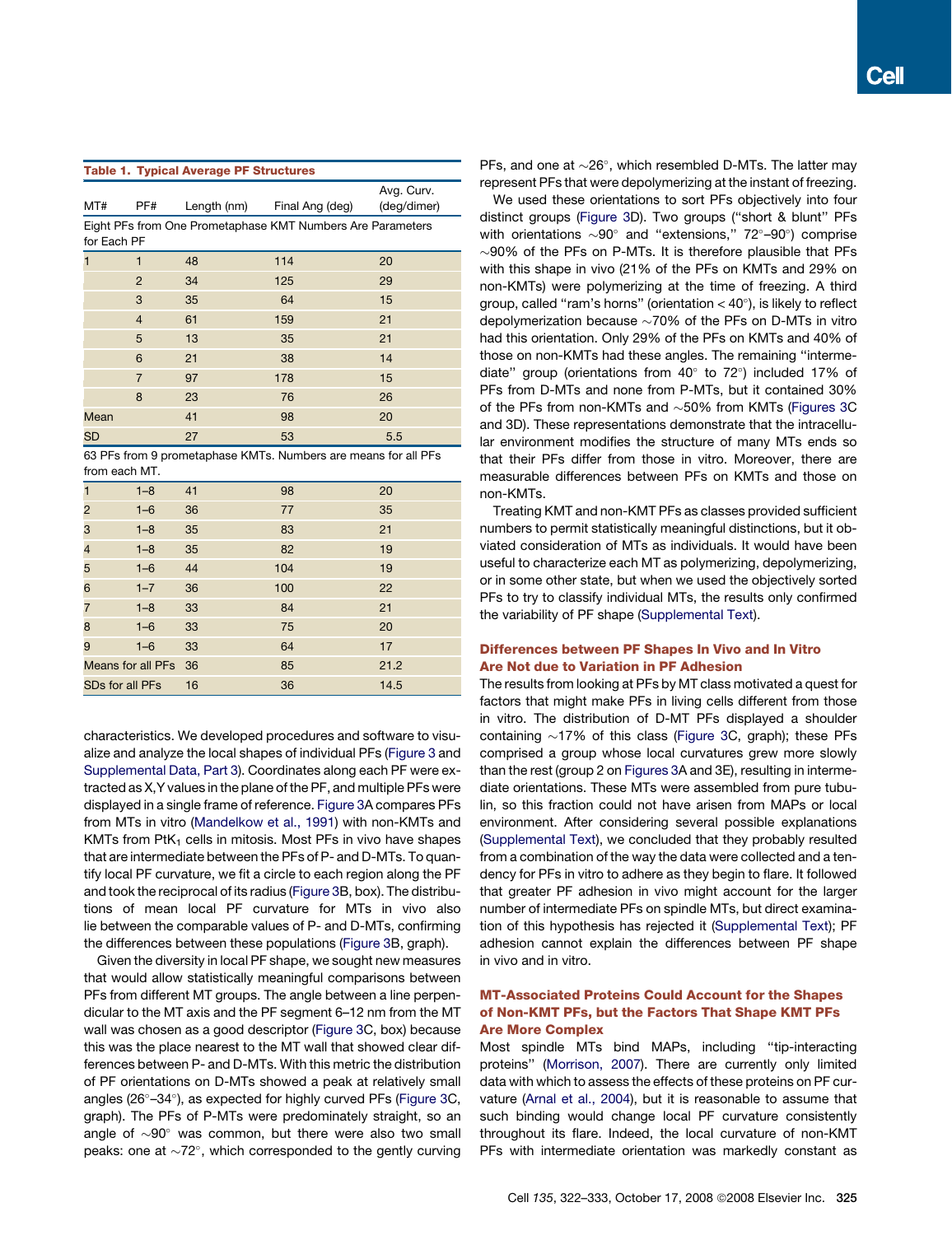<span id="page-4-0"></span>

#### Figure 3. Quantitative Analysis of Local PF Shape

(A) PFs from different MT ends: polymerizing (green) and depolymerizing (blue) MTs formed from pure tubulin in vitro ([Mandelkow et al., 1991\)](#page-10-0). Non-KMT PFs (red) are from plus MT ends near the pole of a metaphase PtK<sub>1</sub>. KMT PFs (black) represented by  $\sim$ 25% of all metaphase and anaphase KMTs, selected at random. Scale for P-MTs is 1/2 that for other MT ends. PFs for D-MTs are shown at both scales for comparison.

(B) Determination and distributions of local curvatures. Box diagrams use of a running average of 10 consecutive points along a PF to determine best-fit circles. Graph displays local curvatures as functions of distance from the MT wall; colors as in (A).

(C) Assessing PF orientation. Box diagrams a strategy for measuring the orientation of PFs in any interval of distances from the MT wall. Graph shows normalized distributions of average PF orientations between 6 and 12 nm from the MT wall for four datasets; colors as in (A). Error bars are SEMs of all PFs in that bin. Most P-PFs are nearly straight, so their greatest fraction is at about 90°, represented with a broken scale.

(D) PFs were sorted into four groups based on their orientation angles (see text). N is the number of PFs in each dataset.

(E) Mean local curvature as a function of distance from MT wall. PFs from D-MTs fall into two groups (panel A). Different local curvature developments as a function of distance from MT wall are consistent with the model that some adjacent PFs adhere close to the wall (group 2).

(F) Mean local curvatures as a function of distance from MT wall for intermediate PFs from metaphase non-KMTs and KMTs from prometaphase, metaphase, and anaphase. The same data for non-KMT PFs are plotted on (E) and (F), for easier comparison.

a function of distance from the MT wall (Figure 3E), consistent with the notion that MAPs bind flaring PFs on these MTs and modify their minimum energy shape.

The local curvature of intermediate PFs from KMTs, however, varied with distance from the MT wall, particularly before anaphase (Figure 3F). Proximal to the MT wall, these PFs were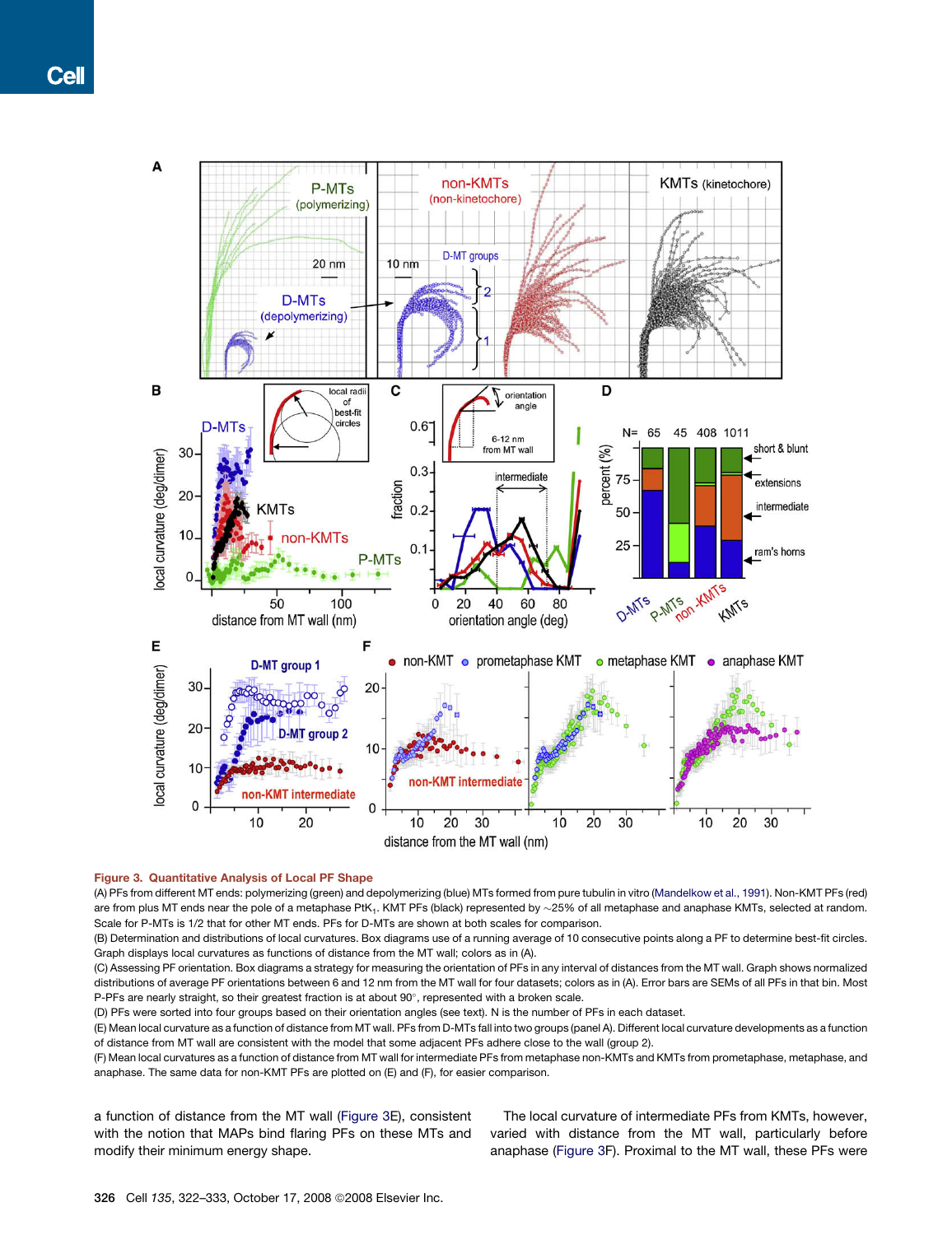slightly less curved than those from non-KMTs; farther out, their local curvatures increased, although not to equal that of a D-MT [\(Figures 3E](#page-4-0) and 3F). These variations in local curvature suggested that kinetochores provide a special environment that modifies PF structure in complex ways.

#### PF Shapes Change Little from Metaphase to Anaphase

Unlike previous reports, our analysis of average PF curvature demonstrated changes during the establishment of proper KMT attachment (prometaphase versus metaphase) but not between metaphase and anaphase [\(Figure 2](#page-2-0)B). This was surprising, given that metaphase KMTs are, on average, growing at the kinetochore, while anaphase MTs are shortening. We therefore reexamined the issue, looking at local PF structure. The fractions of KMT PFs that resembled P- and D-MTs were very similar in metaphase and anaphase, so we compared the shapes of the intermediate PFs from these stages [\(Figure 3](#page-4-0)F). Far from the MT wall, the curvature of anaphase intermediate KMT PFs was both smaller and more constant than that seen in metaphase. Close to the MT wall, however, local PF shapes were very similar. The orientation angles of KMT PFs in metaphase and early anaphase were almost superimposable, but as anaphase proceeded, more PFs with orientations like D-MTs appeared [\(Figure S2B](#page-9-0)). Since more MTs are shortening during anaphase than metaphase, the shape of KMT PFs cannot be a simple reflection of dynamic state; other factors must contribute.

# The Curvature of KMT PFs Is Low and Constant near the MT Wall, but It Becomes Greater and More Variable Where PFs Encounter Kinetochore-Associated Fibrils

We next examined the vicinity of KMT PFs, seeking structures that might account for their unusual curvatures. A mat of fibers, like that seen by [Dong et al. \(2007\)](#page-10-0), is visible near the tips of KMTs ([Figure S1](#page-9-0)), but its clarity depends on the thickness of the slices viewed ([Figures S1](#page-9-0)B and S1B'). Our study of PFs was carried out on 2–4 nm slices in which this fibrous mat is subtle [\(Movie S1](#page-9-0)), and much of it lies farther from the chromatin than the flared MT end, so it seemed unlikely to account for intermediate PF curvatures. We also sought, but did not find, MTencircling rings. Flared PFs did, however, frequently associate with fibrils 2–4 nm in diameter; these ran from the PFs to places deeper in the kinetochore ([Figure 4](#page-6-0)A). In our tomographic slices, the material above and below the fibrils was removed from view, so they appeared with good contrast, but their sinuous trajectories made it necessary to step though multiple slices to follow them ([Figure 4B](#page-6-0)). The fibrils were neither robust nor periodic, and their distribution of lengths was broad ([Figure 4](#page-6-0)C). Only in favorable cases was much fibril visible in a single view. Some fibrils linked with straight MT walls, but most connected to flaring PFs. We counted the number of fibrils associated with each PF from 10 KMTs in each of two metaphase and two anaphase cells, a total of 317 PFs: the average fibril/PF ratio was  $1.35 \pm 0.17$ ; values for metaphase and anaphase were not detectably different. Similar structures were seen on KMTs at all stages of mitosis (e.g., [Figures 1](#page-1-0)B, 1E, and [S1](#page-9-0)), but they were absent from non-KMTs ([Figure 1F](#page-1-0)). We therefore refer to them as kinetochore fibrils (KFs).

To study the relationship between KFs and PF shape, we sorted PFs by their orientation angles, using KMTs and non-KMTs from our two best-preserved metaphase and anaphase cells. Fifty-two of the ninety-eight KMT PFs from a metaphase cell fell in the intermediate class ([Figure 4](#page-6-0)D). Their initial segments were rather straight and made modest angles with the MT axis, but farther from the MT wall the variations in PF curvature grew large [\(Figure 4E](#page-6-0)). To ask if these PFs were associated with any specific structures we aligned their images to achieve maximum overlap in their straight and consistently curving parts, then averaged them to reveal any additional consistent features [\(Figure 4](#page-6-0)F). The straight and consistently curving parts of the PFs generated good contrast, but the more distal PF parts looked diffuse, as expected. Average images of the intermediate PFs from both metaphase and anaphase KMTs showed a KF extending from near the tip of the well-aligned part of the PF toward the chromatin. No clear KFs were seen in the vicinity of non-KMTs or KMTs from the ram's horn groups, suggesting that KFs with well-defined positions and orientations are specific to KMT PFs with intermediate shape. These results led us to hypothesize that the shapes of intermediate PFs result from interplay between the tendency of GDP-tubulin to curve and forces exerted by KFs that opposed this bending. Such interactions would straighten the PF segments near the MT wall but leave the more distal PF parts in diverse configurations. The reaction to this force would be a poleward pull on the inner kinetochore, potentially accounting for the ability of MT depolymerization to move chromosomes.

# Bending PFs Can Act through KFs to Generate Processive and Efficient Chromosome Movement

To ask whether a KF could in principle couple MT depolymerization to chromosome movement, we used our molecularmechanical model for depolymerizing MTs ([Molodtsov et al.,](#page-10-0) [2005\)](#page-10-0), modified to include elastic elements (KFs) that connected the tubulin in flaring PFs to ''cargo'' (e.g., a chromatid) [\(Supple](#page-9-0)[mental Data, Part 2\)](#page-9-0). Briefly, each PF is modeled as a linear array of tubulins that interact with defined energy relationships. KFs are assumed to bind at random places along the PF but not to soluble tubulin. As PFs tend toward their minimum energy conformation  $(\sim$ 23 $^{\circ}$  bend/dimer), a bound KF opposes this tendency. When tubulin depolymerizes from the tip of a bending PF, any associated KF is released and joins the pool of fibrils that interact randomly with KF binding sites. We examined the role that such fibrils might play in chromosome motion by varying the KF-tubulin association constant (parameter  $k_{+}$  in [Supplemental Data, Part 2\)](#page-9-0). If binding was weak ( $k_+ <$  25 s $^{-1}$ ), only a few of the MT's 13 PFs bound KFs at any time. As the PFs curled, they pulled on the bound KFs; PFs that failed to form lasting KF connections peeled away from their load, so it stalled [\(Movie S5](#page-9-0) and [Figure S3](#page-9-0)A). When PF-KF binding was stronger ( $k_+$  > 50 s<sup>-1</sup>), cargo moved steadily, driven by PF power strokes ([Movie S6\)](#page-9-0). Thus, fibrous connections to bending PFs can theoretically couple MT depolymerization to processive cargo motion, even against a significant load. In fact, fibrillar coupling can move a larger load than can be moved by rings formed by Dam1 complexes, which are thought to perform this function in yeasts ([Figure 5A](#page-7-0)). A ring that binds MTs strongly enough to provide processive coupling impedes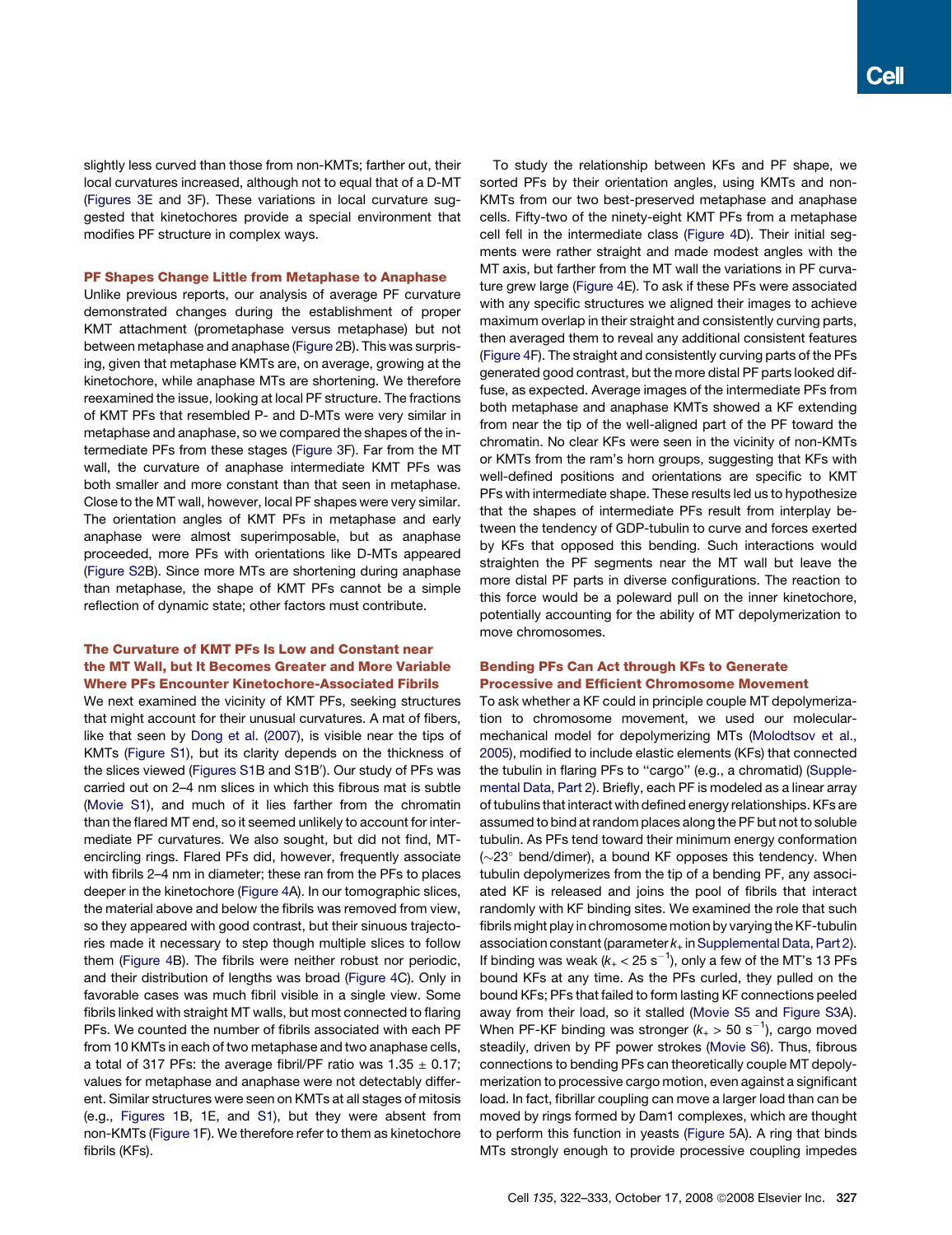<span id="page-6-0"></span>

#### Figure 4. Fibrils Associate with PFs at Places That Correlate with Changes in Local PF Curvature

(A) Tomographic slices of KMT ends. The same gallery is also shown with PFs and their associated KFs indicated by graphic overlays. (B) Models of metaphase (i, ii) and anaphase (iii, iv) KMT ends; PFs traced in green, KFs in red; a representation of chromatin is in blue.

(C) Histogram of KF lengths based on data from 40 KMTs chosen at random from four cells.

(D and E) PFs from all the KMTs reconstructed by electron tomography from one metaphase kinetochore. PFs were grouped by their orientation angles. Mean local curvatures of each group are plotted in (E). The intermediate group of PFs is conspicuous for its consistent local curvature near the MT wall and its curvature variation farther from the wall. Grid = 10 nm.

(F) Averages of multiple tomographic slices containing PFs from different groups (numbers as indicated). Alignments maximized overlap for the PFs curving right. Intermediate group PFs from metaphase non-KMTs average well, but no KF is evident. Intermediate group KMT PFs from one metaphase and one anaphase cell show 45–54 nm KFs, attached to the averaged PF and extending toward the chromatin. Averages of the ram's horn groups from metaphase and anaphase cells showed no additional electron density at PF tips.

MT shortening and reduces the work that MT depolymerization can accomplish (Grishchuck et al., 2008b). In contrast, KFs undergo cycles of detachment/reattachment, so the efficiency of the depolymerization motor is not limited [\(Figure 5A](#page-7-0) and [Supplemental Data, Part 2\)](#page-9-0).

# The Shapes of Intermediate KMT PFs Could Result from Their Interaction with Fibrils but Not with MT-Encircling Structures

To assess the ability of forces acting through either fibrils or rings to account for structures of KMT PFs, we compared observed PF morphologies with those calculated for PFs under various tensions applied either by randomly attaching KFs or by a MTencircling ring. Increased tension from KFs straightened the PFs [\(Figure 5](#page-7-0)B); the average shape of model PFs experiencing 3–4 pN per PF matched well the average shape of intermediate KMT PFs. Processive movement under this load would result from 1.35  $\pm$  0.15 KFs per PF, a ratio almost identical to that seen in tomograms (above). The theoretical and experimental PFs were also similar in both their gentle and consistent curvature near the MT wall and their more variable behavior in distal regions [\(Figure 5](#page-7-0)C).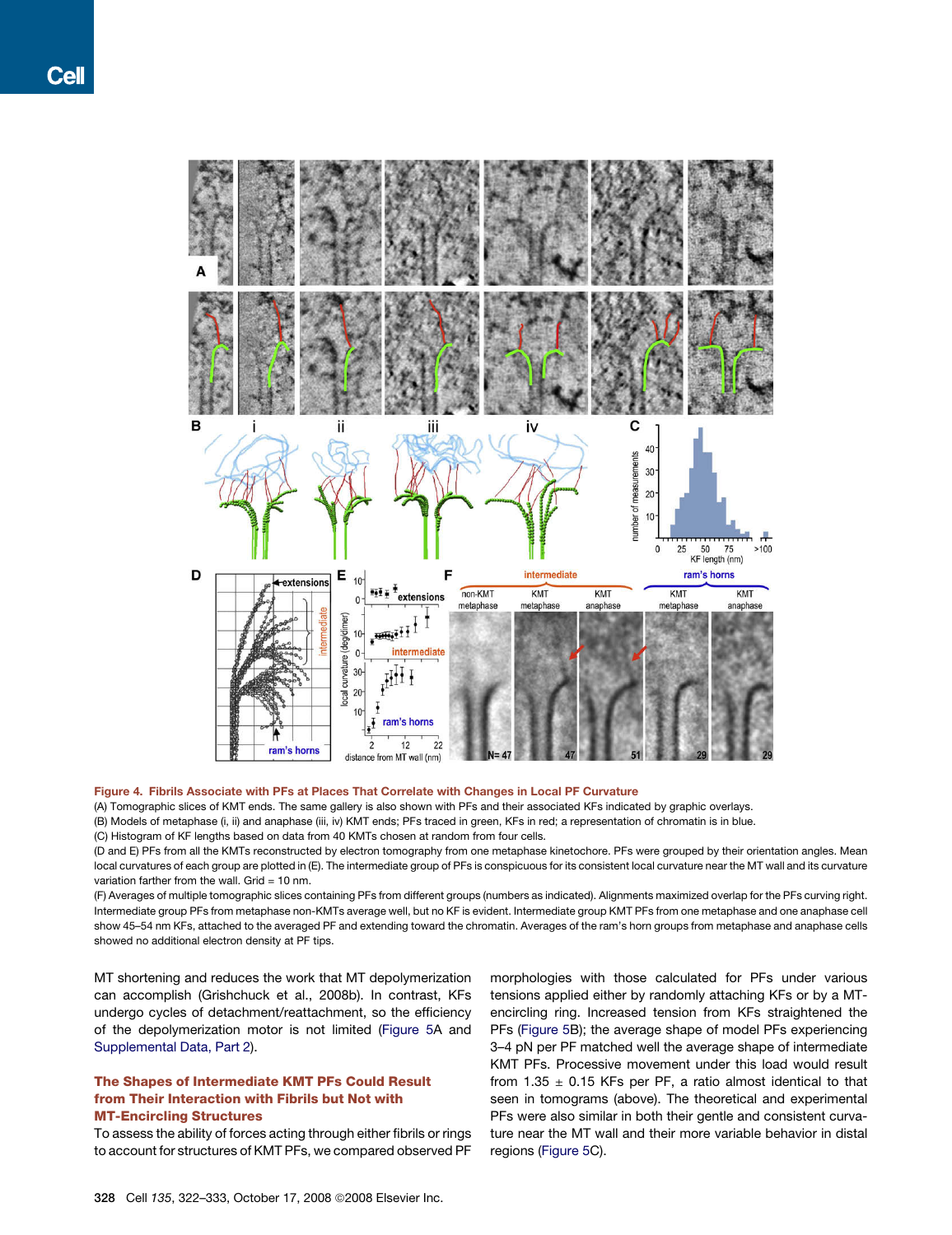<span id="page-7-0"></span>

# Figure 5. PFs as Mechanical Elements That Can Do Work as They Bend

(A) Force velocity curves for motions of various loads, due to shortening MTs acting through two types of couplers. Data for ring coupler are from [Efremov](#page-10-0) [et al. \(2007\)](#page-10-0).

(B) Average PF shapes from P-MTs ( $N = 45$ ) or D-MTs ( $N = 65$ ) compared with the average shape of intermediate KMT PFs ( $N = 505$ ). Curves in different grays show theoretical PFs under various tensions applied by randomly attaching KFs. Bars are SEMs. PFs interacting with a Dam1-like ring (diamonds) are experiencing 2.3 pN/PF. Larger forces stall motion and induce ring detachment (A) [\(Efremov et al., 2007](#page-10-0)).

(C) Comparison of intermediate PFs from one metaphase kinetochore (orange, same set as [Figure 4](#page-6-0)D) with a family of theoretical PFs (gray) under an average tension of 3.1 pN/PF. The model describes PF straightening close to the MT wall quite well, but the spread in the data farther from the wall indicates the presence of unidentified factors that modify these PF parts.

When the same MT model was used to predict PF shape as tension was applied via a MT-encircling ring, like the Dam1 complex described theoretically in [Efremov et al. \(2007\),](#page-10-0) the fit to observed PF shape was poor (Figure 5B; [Supplemental](#page-9-0) [Data, Part 2](#page-9-0)). Such rings associate with the MT wall in front of the PF flare, so applied tension has little effect on PF shape, even when it is the maximum that the ring can withstand. This suggested that rings or other MT-encircling structures are not likely to explain KMT PF shape and may therefore not be involved in coupling PF-generated forces to kinetochores in  $PtK<sub>1</sub>$  cells.

# Fibrillar, Kinetochore-Localized Proteins Can Couple MT Depolymerization to Movement of Beads In Vitro

Some evidence from the literature supports the idea that filamentous proteins might enable processive cargo motion at the ends of depolymerizing MTs. Chromosomes will move with MT depolymerization in vitro when soluble nucleotide is <1 nM ([Coue](#page-10-0) [et al., 1991](#page-10-0)), but domain-specific antibodies to the neck of CENP-E (a kinetochore-associated kinesin) block this motion [\(Lombillo et al., 1995a\)](#page-10-0). Recent work on the structure of CENP-E has shown that a highly flexible,  $\sim$ 200 nm coiled-coil separates the MT-binding and kinetochore-binding domains of this protein [\(Kim et al., 2008](#page-10-0)), reminiscent of the longest KFs seen here. This fibrous, processive, plus-end-directed motor may therefore couple kinetochores to MTs in ways that contribute to minusend-directed motion with the ends of shortening MTs.

Another candidate for fibrous coupling is the  $\sim$ 57 nm long, 4-subunit Ndc80 complex (Hec1), which is both highly conserved and essential for kinetochore-MT interactions in many cell types ([Davis and Wordeman, 2007](#page-10-0)). Recent work has reconstituted the Ndc80 complex from *C. elegans* in vitro ([Cheeseman](#page-10-0) [et al., 2006](#page-10-0)), so we asked whether it could support the motion of microbeads with depolymerizing MTs. Beads coated with Ndc80 bound readily to MTs ([Figure 6](#page-8-0)A). When MT depolymerization was induced, most beads detached, but  ${\sim}$ 10% moved toward the minus MT ends ( $N = 211$ ). The mean distance traveled was  $2.1 \mu m$ , so these motions were not very processive, although a few beads moved as much as  $9 \mu m$  ([Figures 6](#page-8-0)B and 6C; [Movie](#page-9-0) [S7](#page-9-0)). The probability that these motions were random is <0.05 [\(Figure S4\)](#page-9-0). Their average speed was  $18 \pm 3$  µm/min, about the same as the rate of MT shortening in our system. Together with the CENP-E data cited above, the behavior of this fibrous protein complex shows that cargos can be coupled to MT depolymerization by a ring-independent mechanism, although it remains to be seen whether their movement is like that predicted in [Movie S6](#page-9-0). Thus, the structure of the kinetochore-MT interface, a rigorous theory of depolymerization-dependent motion, and experiments with appropriately shaped proteins all support the idea that fibrous coupling may be important in chromosome motion.

# **DISCUSSION**

Our methods for visualizing and analyzing PFs have demonstrated structural differences between the ends of MTs in vivo and in vitro, and they have drawn particular attention to the complexity of the PFs on KMTs.

# Our Data Extend Published Evidence on the Structure of Chromosome-MT Coupling

Previous studies of kinetochores from vertebrate cells have emphasized an outer plate that surrounds KMTs and appears attached to chromatin (reviewed in [Rieder and Salmon, 1998](#page-10-0) and exemplified by [Dong et al., 2007\)](#page-10-0). Our tomographic slices of rapidly frozen, freeze-substitution fixed mitotic  $PtK<sub>1</sub>$  cells confirm the existence of a fibrillar mat at the outer kinetochore [\(Fig](#page-1-0)[ures 1](#page-1-0) and [S1](#page-9-0) and [Movie S1\)](#page-9-0), but its clarity depends on mitotic stage and the thickness of the slice being viewed. Our images instead have emphasized slender fibrils (KFs) that connect MT ends with a deeper region of the kinetochore. KFs have not previously been reported, perhaps because of differences between our methods for specimen and image preparation and those used in published work [\(Supplemental Text\)](#page-9-0). More likely to be significant, however, was our interest in links between KMTs and chromosomes, rather than an overall description of the kinetochore.

# Kinetochore Composition Identifies Many Candidates for Chromosome-MT Coupling

Several kinetochore-MT attachment factors have been identified; these protein complexes come in at least two shapes: rings and fibers [\(Davis and Wordeman, 2007\)](#page-10-0). The Dam1/DASH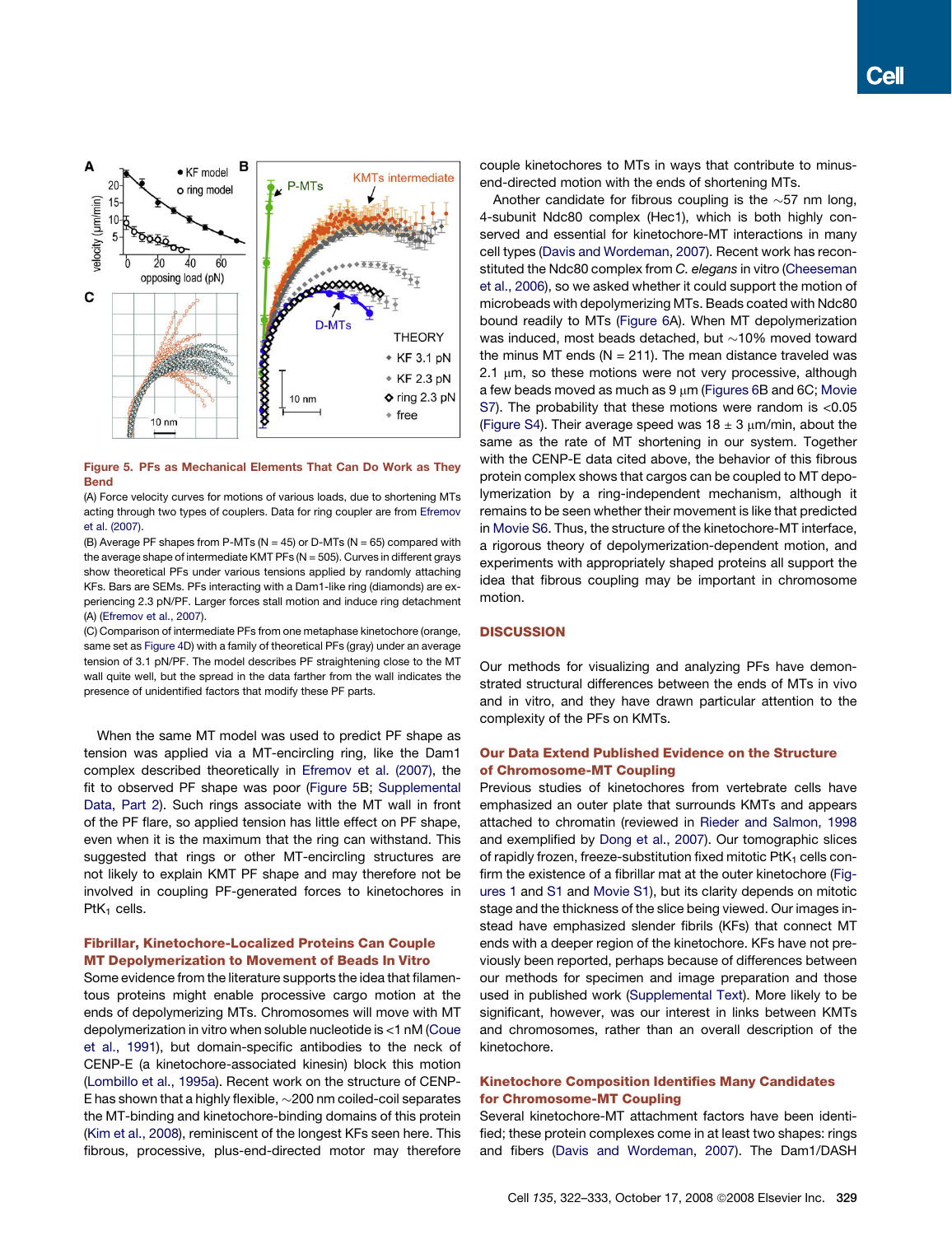<span id="page-8-0"></span>

#### Figure 6. Beads Coated with Ndc80 Complex Move with Depolymerizing MTs In Vitro

(A) Experimental design (not to scale). Bovine brain MTs were capped with GMPCPP-assembled, rhodamine-labeled tubulin, so they would uncap upon illumination with green light, permitting MT depolymerization.

(B) Bead position at times shown (sec); last time shows trajectory of bead center for the entire motion.

(C) Distances from bead to pellicle as a function of time for seven separate experiments. Movement began shortly after the MT cap was removed.

(D) Two consecutive times during the life of a PF from a depolymerizing MT that is stably attached to a load. The propagation of depolymerization, reflected in a progression of PF position, allows recycling KFs to transmit force to the load without a noticeable change in PF curvature where the KFs attach.

complex, which oligomerizes to form rings around MTs in vitro ([Miranda et al., 2005; Westermann et al., 2005, 2006](#page-10-0)), is required for proper chromosome segregation in budding yeast ([Cheese](#page-10-0)[man et al., 2002](#page-10-0)); it also works as a processive coupler in vitro ([Asbury et al., 2006; Grishchuk et al., 2008a\)](#page-10-0). In fission yeast, however, an homologous complex is not essential for normal spindle function ([Gachet et al., 2008; Sanchez-Perez et al.,](#page-10-0) [2005](#page-10-0)), and close Dam1 homologs have not yet been found in other organisms. These results point to other MT-associated, kinetochore-localized proteins, like EB1, XMAP215, Clip 170, CLASP, INCENP, CENP-E, CENP-F, KNL1, and Ndc80/Hec1, all of which have been implicated in MT-kinetochore attachment and/or the regulation of KMT dynamics (reviewed in [Morrison,](#page-10-0) [2007](#page-10-0)). Of these, CENP-E, XMAP215, and the Ndc80 complex are filamentous, CENP-F and KNL1 are likely to be, and other proteins may associate to make fibers. We hope that our evidence for fibrous couplers will draw attention to this shape and encourage structural work on all these candidate couplers.

The Ndc80 complex is a particularly interesting member of this group because it is both ubiquitous and essential for kinetochore-MT interaction ([DeLuca et al., 2006; McAinsh et al., 2006](#page-10-0)). It is, however, too short to account for all the KFs seen, and its demonstrated binding is to the MT wall, not the polymer's end. Our structural evidence suggests that KFs may bind PFs on a portion of the tubulin dimer that normally faces the MT lumen, a region not commonly explored in MT-binding studies. The resolution of our images is not sufficient to say exactly where KFs and PFs meet, so this question deserves further study.

# KMT End Structure Emphasizes the Importance of Fibrils, but Rings Too May Be Important

Our analyses of ring-shaped and fibrillar couplings ([Figure 5\)](#page-7-0) suggest that fibrils account better than rings for PF structure at the kinetochore-MT interface. Although rings have not yet been seen on KMTs in vivo, they may still be present and important for some aspect of mitosis. They may contribute to chromosome-MT coupling in some organisms, and they may regulate MT dynamics [\(Grishchuk et al., 2008b\)](#page-10-0), a critical issue when there is only one MT per kinetochore, as in budding yeast. The

MT-encircling fibrous mat in some kinetochores may also work as a polymerization regulator, keeping the dynamics of multiple KMTs in harmony so that they can all function effectively for kinetochore motion. As shown above and in the [Supplemental](#page-9-0) [Data,](#page-9-0) however, fibrils offer advantages of efficiency when multiple MTs are available to effect reliable chromosome segregation [\(Figure 5A](#page-7-0)).

## PF-KF Binding Explains Aspects of Spindle Physiology

It has been proposed that inhibiting PF bending slows MT shortening [\(Franck et al., 2007; Grishchuk et al., 2005; McIntosh et al.,](#page-10-0) [2002\)](#page-10-0). If PFs are prevented from bending by KF tension, for example, when a KF is attached to a metaphase kinetochore whose sister is being pulled toward the opposite pole, then the rate at which KMTs lose tubulin will be reduced. This explains both the intermediate curvature of metaphase KMT PFs and the greater stability of KMTs relative to non-KMTs. It can also rationalize aspects of KMTs ''flux,'' i.e., their slow, poleward movement while kinetochores are on average at rest [\(Ganem](#page-10-0) [and Compton, 2006\)](#page-10-0). Flux requires that KMTs add subunits at their plus ends in spite of PF flare. We propose that KMT plusend structure reflects a steady state in which KFs inhibit PFs from attaining the curvature at which depolymerization becomes rapid. The shortening of such MTs is continuously being rescued, so polymerization can continue, even though most PFs are flared.

Some details of PF shape change during mitosis are also rationalized by the idea that KF tension modifies PF curvature. Both the length and average curvature of PFs change as proper chromosome attachments are formed during prometaphase; this may reflect increased tension at sister kinetochores as chromosome attachments mature. However, average PF structure changes little with anaphase onset. Metaphase chromatids are obviously under tension, but many early anaphase chromosomes may likewise experience drag from their sisters as chromatid arms disengage. Kinetochores at both stages may therefore be pulling a considerable load. By mid-anaphase, however, the force necessary for chromosome movement should be reduced to viscous drag and action against any ''governor'' that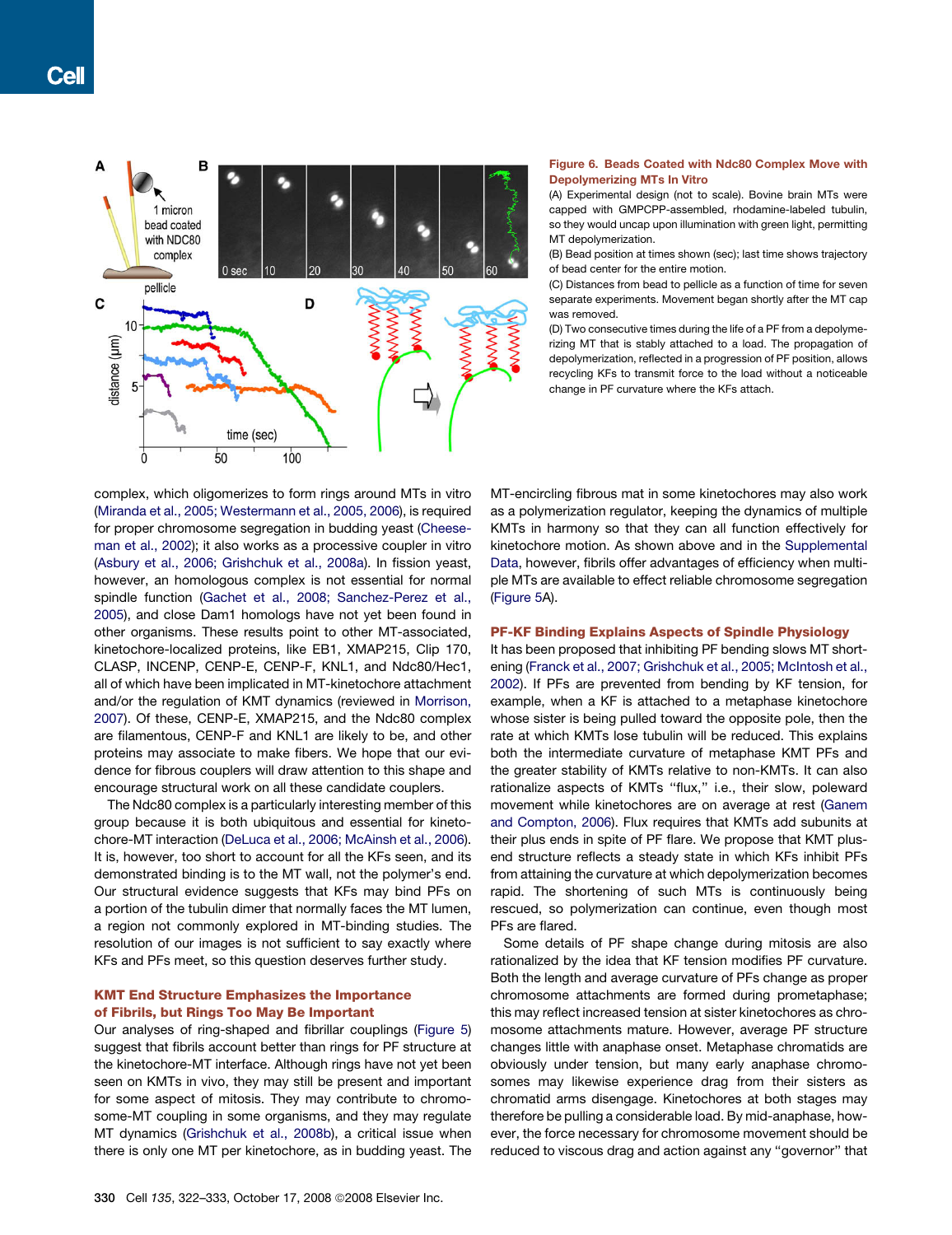<span id="page-9-0"></span>regulates chromosome speed. This may explain why PF orientation is different in early and mid-anaphase and why PF curvature in anaphase is relatively constant as a function of distance from the MT wall [\(Figure 3](#page-4-0)B).

A PF with constant curvature can exert a processive force, thanks to the ability of KFs to detach as tubulin depolymerizes and recycle to PF regions nearer the MT wall [\(Figure 6D](#page-8-0)). Our results do suggest, however, that the tension developed by PF bending is rather high, and it is not yet clear why this force does not cause chromosomes to move faster. Perhaps, as suggested above, other kinetochore complexes, like Dam1 rings or the outer kinetochore mat, are governors that regulate the rate at which PFs can bend as chromosomes move. Then tension would not be rate limiting unless load became large, e.g., from a persistent connection between sisters.

#### EXPERIMENTAL PROCEDURES

## Cell Culture

 $PtK<sub>1</sub>$  cells were grown by standard methods and plated on either chips of plastic or PET track-etched membranes ([Morphew and McIntosh, 2003\)](#page-10-0). When  $\sim$ 80% confluent, cells were cryo-immobilized in an HPM-010 high-pressure freezer (Bal-Tec AG, Liechtenstein) then fixed by freeze-substitution at  $-90^{\circ}$ C in acetone containing glutaraldehyde and tannic acid, then  $OsO<sub>4</sub>$  and uranyl acetate; embedding was in Epon-Araldite. The reliability of these methods was tested by comparison with alternative methods (Supplemental Data, Part 1; Tables S3 versus S4, S5 versus S6).

#### Microtomy, Microscopy, and 3D Reconstruction

Samples were serially sectioned on an UltraCut microtome (Leica Microsystems, Vienna). Sections were picked up on "slot" grids with a  $1 \times 2$  mm hole covered by Formvar, then post-stained in 2% uranyl acetate and lead citrate for 15 and 3 min, respectively. Cellular regions were selected and imaged with either a JEM-1000 (Japanese Electron Optical Laboratories, Tokyo, JP) or an F-30 (FEI Co., Einhoven, NL), using Gatan CCD cameras to record serial tilts from  $\pm$  60° or 70° in increments of 1°-1.5°. Each section was imaged in 2 tilt series around orthogonal axes, then assembled into a single reconstruction ([Mastronarde, 1997](#page-10-0)).

#### Acquiring Images of MT Ends

Spindle MTs were traced, and ends that lay within the reconstructed volume were studied further. Special purpose programs (*mtrotlong* and *rotallends* from IMOD; [Kremer et al., 1996](#page-10-0)) were used to find and excise rectangular solids,  $\sim$ 140  $\times$  120  $\times$  300 nm, that included the plus end of each MT and the region around it. The Slicer feature of IMOD was then used to examine this volume by making its axis of rotation parallel to the excised MT, adjusting the thickness of the displayed slice to 4 nm, and then tipping the orientation of the slice to angles as high as  $\pm 60^{\circ}$ . We searched a range of tilts to find an orientation that displayed one or more clearly curling PFs. The two MT walls and any flaring PFs were then traced by hand, a process that involved some judgment. For example, any place along a possible PF that showed a sharp change in curvature (e.g.,  $90^\circ$  in a few pixels) or an obvious change in thickness or stain density was interpreted as the association of that PF with some other object, not a continuation of the PF.

After two PF traces on one MT end had been stored, the orientation of the sampling plane was changed by  $28^\circ \pm 6^\circ$  to find additional PFs on the same MT (360 $\degree$ /13 = 27.7;  $\pm$  6 $\degree$  allows for variation, given the distortions of plastic sections). Most MT ends yielded six satisfactory PF tracings.

#### Quantitative Structural Characterization of Microtubule Ends

The average structure of each PF trace was assessed by the *howflared* program in IMOD. This returns a table of numbers that describe the average path of the PF from the point it diverged from the MT wall to its end. The average curvature of each PF was expressed as the average angle between adjacent 8 nm segments, i.e., degrees/dimer. To examine variation along a PF, we used the two-dimensional (2D) coordinates of each PF, mapped to a single frame of reference that allowed both sorting by shape and quantification of local curvature as a function of distance from the MT wall, using the ''Curvature Calculation Program'' ([Figures 4](#page-6-0) and S5 and Supplemental Data, Part 3). This software was also used to compute PF orientation angles and to calculate the mean local curvatures of each PF group.

To create average images of the PFs and their surroundings, we used Metamorph 6.4 (Universal Imaging) to align all images of a given PF class so that there was maximal overlap in the straight and consistently curving parts of the PFs. The aligned images were averaged then contrasted using PhotoShop.

#### Mathematical Model of Fibrillar Coupler

Calculations were carried out using the Monte Carlo-Metropolis method ([Heermann, 1990](#page-10-0)). A detailed description of our model of KFs interacting with bending PFs is given in Supplemental Data, Part 2. Briefly, each PF bending was modeled as described in [Molodtsov et al. \(2005\)](#page-10-0) and modified in [Efremov et al. \(2007\).](#page-10-0) The kinetochore was modeled as a plane disk that could move along a MT axis. On its MT-proximal surface the disk bound one fibril per 200 nm<sup>2</sup>, a total of  $\sim$ 50; the opposite surface of the kinetochore was connected to various "loads," so we could examine the load-velocity relationship for this coupler. KFs were modeled as flexible, elastic elements 80 nm long that attached strongly (no exchange) at the kinetochore disk. The kinetochore-distal end of each fibril had a specific tubulin-binding site, one per polymerized tubulin dimer, although models that assumed one binding site per monomer produced similar results. KF-MT association was modeled with an on-rate only because the off-rate was assumed to be negligible until tubulin depolymerized, whereupon it became high, releasing the KF to recycle and bind any other KF-binding site on the still-polymerized tubulin. During our analysis of this model, we varied the physical characteristics of both the KFs and the PFs over considerable ranges of plausible values, seeking any singularities or unexpected features of the model (Supplemental Data, Part 2). These calculations showed that the proposed coupling mechanism is robust to considerable variation, so long as the binding of the KFs to the PFs is strong.

#### In Vitro Assay of MT-Depolymerization-Dependent Motility

Bead motility was examined as described in [Grishchuk et al. \(2008a\).](#page-10-0) Briefly, MTs were grown from coverslip-attached *Tetrahymena* pellicles, using purified bovine brain tubulin. MT ends were stabilized with rhodamine-labeled tubulin, assembled with GMPCPP, so depolymerization could be induced by photodissolution of the caps. *C. elegans* Ndc80 complex was purified as described ([Cheeseman et al., 2006](#page-10-0)). Polystyrene  $1\mu$ m beads coated with streptavidin (Bangs Laboratories) were incubated with biotinylated pentaHIS-antibodies (QIAGEN), followed by the Ndc80 complex, in which the Spc24 subunit was tagged with 6HIS. Successful conjugation was confirmed with anti-Ndc80 antibodies. The conjugation density was  $\sim$ 5 × 10<sup>4</sup> Ndc80 complexes per bead, enough for up to 40 fibrils to contact one MT end. Images were acquired and analyzed using Metamorph.

#### SUPPLEMENTAL DATA

Supplemental Data include Supplemental Text, nine tables, five figures, and seven movies and can be found with this article online at [http://www.cell.](http://www.cell.com/cgi/content/full/135/2/322/DC1/) [com/cgi/content/full/135/2/322/DC1/](http://www.cell.com/cgi/content/full/135/2/322/DC1/).

#### ACKNOWLEDGMENTS

We are grateful to I. Spiridonov, A. Zheteznjakov, E. Salova, and other members of the McIntosh and Ataullakhanov labs for help and advice and to A. Vorobjev for support. This work was supported in part by grants from the NIH (GM033787 and RR000592 to J.R.M., who has been a Research Professor of the American Cancer Society), from the NIH and the Human Frontiers Science Program to A.D., CGP2006B#2863, from the CRDF to F.I.A. and J.R.M., and from MCB RAS, Russia.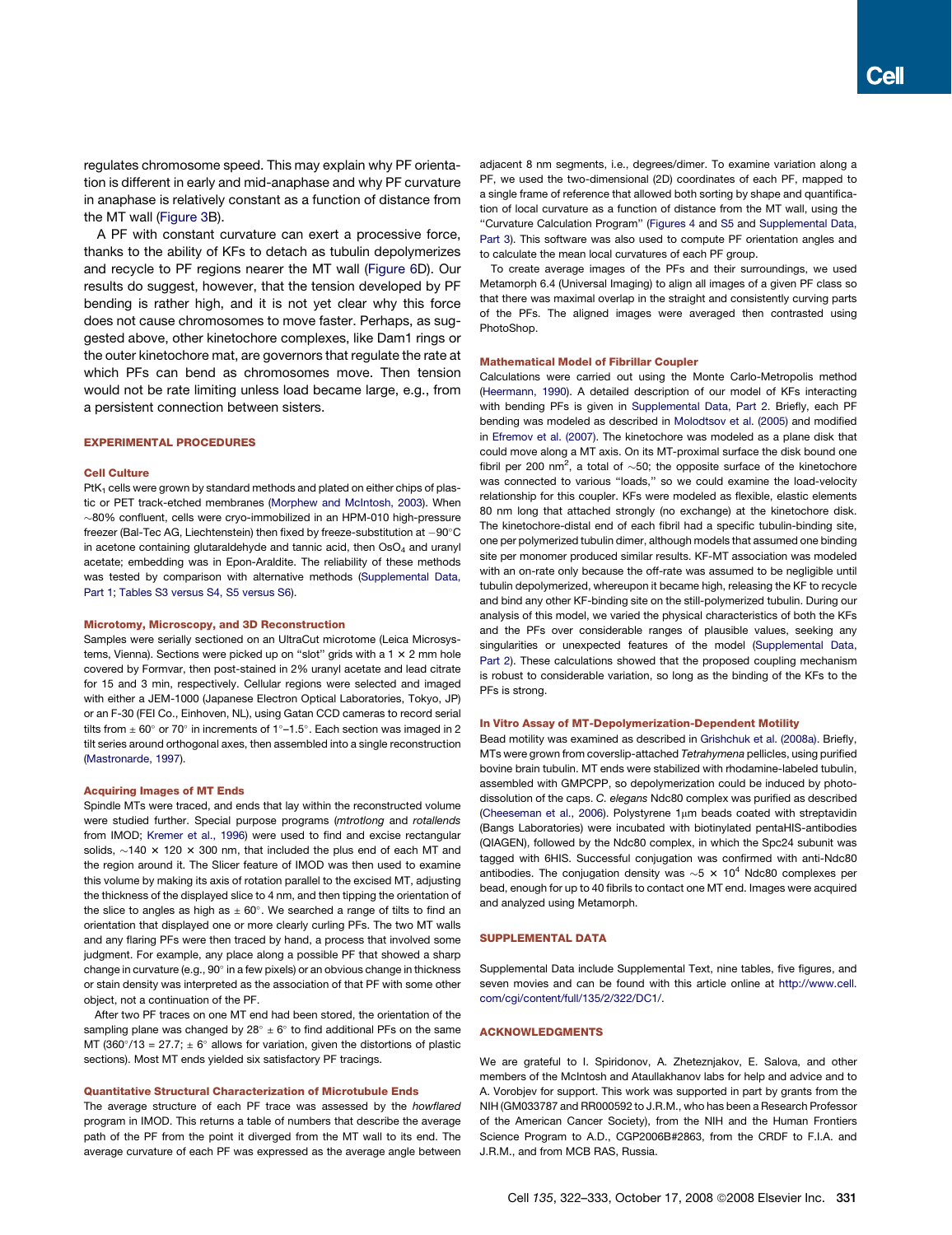<span id="page-10-0"></span>Received: January 19, 2008 Revised: June 16, 2008 Accepted: August 26, 2008 Published: October 16, 2008

# **REFERENCES**

Arnal, I., Heichette, C., Diamantopoulos, G.S., and Chretien, D. (2004). CLIP-170/tubulin-curved oligomers coassemble at microtubule ends and promote rescues. Curr. Biol. *14*, 2086–2095.

Asbury, C.L., Gestaut, D.R., Powers, A.F., Franck, A.D., and Davis, T.N. (2006). The Dam1 kinetochore complex harnesses microtubule dynamics to produce force and movement. Proc. Natl. Acad. Sci. USA *103*, 9873–9878.

Cheeseman, I.M., and Desai, A. (2008). Molecular architecture of the kinetochore-microtubule interface. Nat. Rev. Mol. Cell Biol. *9*, 33–46.

Cheeseman, I.M., Drubin, D.G., and Barnes, G. (2002). Simple centromere, complex kinetochore: linking spindle microtubules and centromeric DNA in budding yeast. J. Cell Biol. *157*, 199–203.

Cheeseman, I.M., Chappie, J.S., Wilson-Kubalek, E.M., and Desai, A. (2006). The conserved KMN network constitutes the core microtubule-binding site of the kinetochore. Cell *127*, 983–997.

Chretien, D., Fuller, S.D., and Karsenti, E. (1995). Structure of growing microtubule ends: two-dimensional sheets close into tubes at variable rates. J. Cell Biol. *129*, 1311–1328.

Coue, M., Lombillo, V.A., and McIntosh, J.R. (1991). Microtubule depolymerization promotes particle and chromosome movement in vitro. J. Cell Biol. *112*, 1165–1175.

Davis, T.N., and Wordeman, L. (2007). Rings, bracelets, sleeves, and chevrons: new structures of kinetochore proteins. Trends Cell Biol. *17*, 377–382.

DeLuca, J.G., Gall, W.E., Ciferri, C., Cimini, D., Musacchio, A., and Salmon, E.D. (2006). Kinetochore microtubule dynamics and attachment stability are regulated by Hec1. Cell *127*, 969–982.

Dong, Y., Vanden Beldt, K.J., Meng, X., Khodjakov, A., and McEwen, B.F. (2007). The outer plate in vertebrate kinetochores is a flexible network with multiple microtubule interactions. Nat. Cell Biol. *9*, 516–522.

Efremov, A., Grishchuk, E.L., McIntosh, J.R., and Ataullakhanov, F.I. (2007). In search of an optimal ring to couple microtubule depolymerization to processive chromosome motions. Proc. Natl. Acad. Sci. USA *104*, 19017–19022.

Franck, A.D., Powers, A.F., Gestaut, D.R., Gonen, T., Davis, T.N., and Asbury, C.L. (2007). Tension applied through the Dam1 complex promotes microtubule elongation providing a direct mechanism for length control in mitosis. Nat. Cell Biol. *9*, 832–837.

Gachet, Y., Reyes, C., Courtheoux, T., Goldstone, S., Gay, G., Serrurier, C., and Tournier, S. (2008). Sister kinetochore recapture in fission yeast occurs by two distinct mechanisms, both requiring dam1 and klp2. Mol. Biol. Cell *19*, 1646–1662.

Ganem, N.J., and Compton, D.A. (2006). Functional roles of poleward microtubule flux during mitosis. Cell Cycle *5*, 481–485.

Grishchuk, E.L., and McIntosh, J.R. (2006). Microtubule depolymerization can drive poleward chromosome motion in fission yeast. EMBO J. *25*, 4888–4896.

Grishchuk, E.L., Molodtsov, M.I., Ataullakhanov, F.I., and McIntosh, J.R. (2005). Force production by disassembling microtubules. Nature *438*, 384–388.

Grishchuk, E.L., Spiridonov, I.S., Volkov, V.A., Efremov, A., Westermann, S., Drubin, D., Barnes, G., Ataullakhanov, F.I., and McIntosh, J.R. (2008a). Different assemblies of the DAM1 complex follow shortening microtubules by distinct mechanisms. Proc. Natl. Acad. Sci. USA *105*, 6918–6923.

Grishchuk, E.L., Efremov, A.K., Volkov, V.A., Spiridonov, I.S., Gudimchuk, N., Westermann, S., Drubin, D., Barnes, G., McIntosh, J.R., and Ataullakhanov, F.I. (2008b). The Dam1 ring binds microtubules strongly enough to be a processive as well as energy-efficient coupler for chromosome motion. Proc. Natl. Acad. Sci. USA. Published online September 29, 2008. 10.1073/pnas. 0807859105.

Heermann, D.W. (1990). Computer Simulation Methods in Theoretical Physics (New York: Springer-Verlag).

Hill, T.L. (1985). Theoretical problems related to the attachment of microtubules to kinetochores. Proc. Natl. Acad. Sci. USA *82*, 4404–4408.

Joglekar, A.P., Bouck, D., Finley, K., Liu, X., Wan, Y., Berman, J., He, X., Salmon, E.D., and Bloom, K.S. (2008). Molecular architecture of the kinetochore-microtubule attachment site is conserved between point and regional centromeres. J. Cell Biol. *181*, 587–594.

Kim, Y., Heuser, J.E., Waterman, C.M., and Cleveland, D.W. (2008). CENP-E combines a slow, processive motor and a flexible coiled coil to produce an essential motile kinetochore tether. J. Cell Biol. *181*, 411–419.

Koshland, D.E., Mitchison, T.J., and Kirschner, M.W. (1988). Polewards chromosome movement driven by microtubule depolymerization in vitro. Nature *331*, 499–504.

Kremer, J.R., Mastronarde, D.N., and McIntosh, J.R. (1996). Computer visualization of three-dimensional image data using IMOD. J. Struct. Biol. *116*, 71–76.

Liu, S.T., Rattner, J.B., Jablonski, S.A., and Yen, T.J. (2006). Mapping the assembly pathways that specify formation of the trilaminar kinetochore plates in human cells. J. Cell Biol. *175*, 41–53.

Lombillo, V.A., Nislow, C., Yen, T.J., Gelfand, V.I., and McIntosh, J.R. (1995a). Antibodies to the kinesin motor domain and CENP-E inhibit microtubule depolymerization-dependent motion of chromosomes in vitro. J. Cell Biol. *128*, 107–115.

Lombillo, V.A., Stewart, R.J., and McIntosh, J.R. (1995b). Minus-end-directed motion of kinesin-coated microspheres driven by microtubule depolymerization. Nature *373*, 161–164.

Mandelkow, E.M., Mandelkow, E., and Milligan, R.A. (1991). Microtubule dynamics and microtubule caps: a time-resolved cryo-electron microscopy study. J. Cell Biol. *114*, 977–991.

Mastronarde, D.N. (1997). Dual-axis tomography: an approach with alignment methods that preserve resolution. J. Struct. Biol. *120*, 343–352.

McAinsh, A.D., Meraldi, P., Draviam, V.M., Toso, A., and Sorger, P.K. (2006). The human kinetochore proteins Nnf1R and Mcm21R are required for accurate chromosome segregation. EMBO J. *25*, 4033–4049.

McIntosh, J.R., Grishchuk, E.L., and West, R.R. (2002). Chromosomemicrotubule interactions during mitosis. Annu. Rev. Cell Dev. Biol. *18*, 193–219.

Miranda, J.J., De Wulf, P., Sorger, P.K., and Harrison, S.C. (2005). The yeast DASH complex forms closed rings on microtubules. Nat. Struct. Mol. Biol. *12*, 138–143.

Molodtsov, M.I., Grishchuk, E.L., Efremov, A.K., McIntosh, J.R., and Ataullakhanov, F.I. (2005). Force production by depolymerizing microtubules: a theoretical study. Proc. Natl. Acad. Sci. USA *102*, 4353–4358.

Morphew, M.K., and McIntosh, J.R. (2003). The use of filter membranes for high-pressure freezing of cell monolayers. J. Microsc. *212*, 21–25.

Morrison, E.E. (2007). Action and interactions at microtubule ends. Cell. Mol. Life Sci. *64*, 307–317.

Muller-Reichert, T., Chretien, D., Severin, F., and Hyman, A.A. (1998). Structural changes at microtubule ends accompanying GTP hydrolysis: information from a slowly hydrolyzable analogue of GTP, guanylyl (alpha,beta)methylenediphosphonate. Proc. Natl. Acad. Sci. USA *95*, 3661–3666.

O'Toole, E.T., Winey, M., and McIntosh, J.R. (1999). High-voltage electron tomography of spindle pole bodies and early mitotic spindles in the yeast Saccharomyces cerevisiae. Mol. Biol. Cell *10*, 2017–2031.

O'Toole, E.T., McDonald, K.L., Mantler, J., McIntosh, J.R., Hyman, A.A., and Muller-Reichert, T. (2003). Morphologically distinct microtubule ends in the mitotic centrosome of Caenorhabditis elegans. J. Cell Biol. *163*, 451–456.

Rieder, C.L., and Salmon, E.D. (1998). The vertebrate cell kinetochore and its roles during mitosis. Trends Cell Biol. *8*, 310–318.